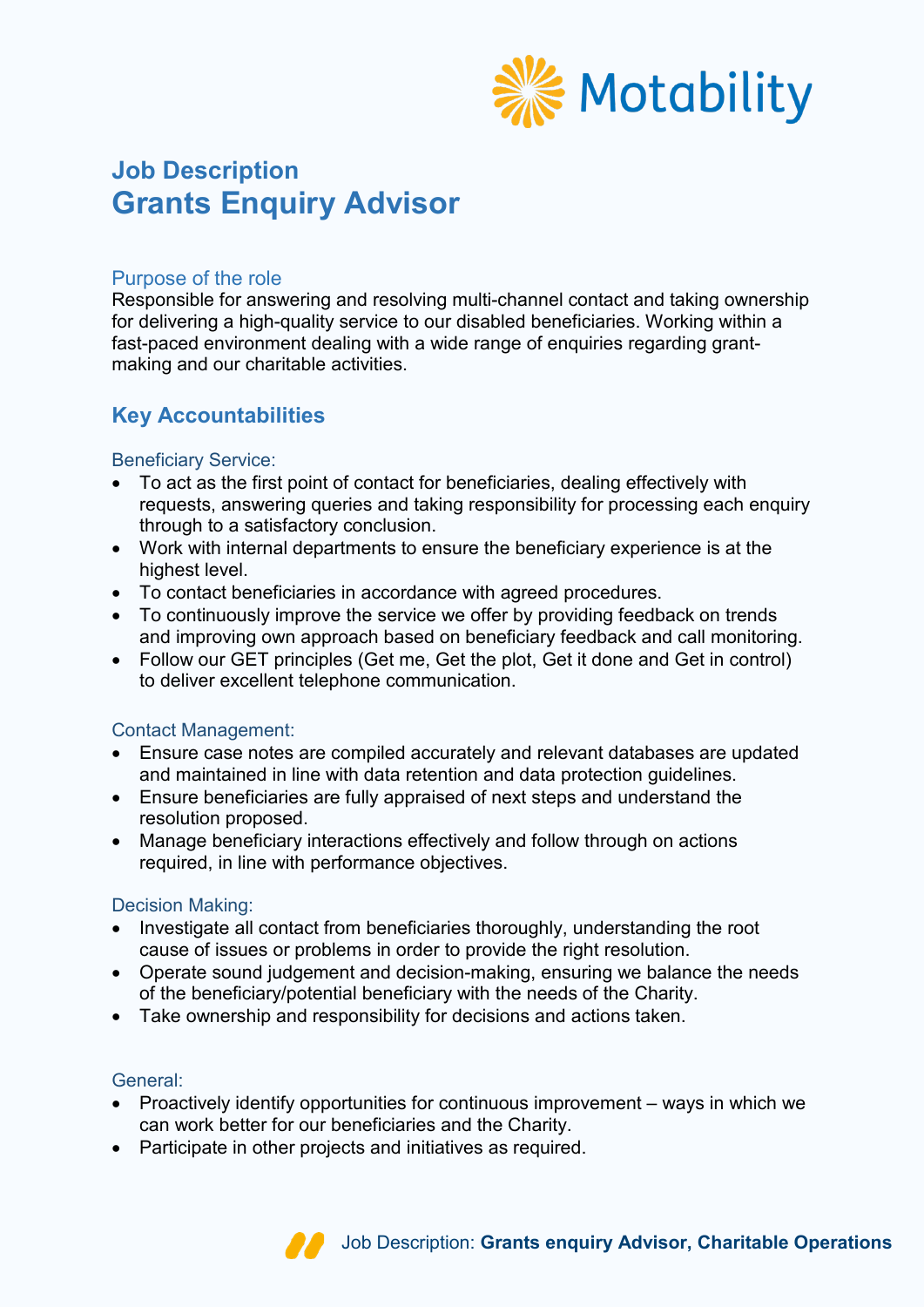

- Support business requirements and where necessary provide support to other areas of the business.
- Provide administrative duties as required.

# **Critical Competencies**

### Beneficiary Focus and Communication:

- Treat beneficiaries as individuals and take time to understand their situation.
- Be sensitive and tactful, addressing objections in an assertive and constructive way.
- Have the ability to listen actively and effectively. Follow things through until their conclusion, delivering on promises made.

### **Teamwork**

- Readily contributes to team initiatives and team meetings.
- Shares knowledge and information with colleagues.
- Willingly assists others.
- Cooperates with other departments and service providers.
- Is prepared to take on extra tasks in order to support the team.
- Treats team members fairly and with respect.

#### Personal Organisation

- Ability to organise own workload.
- Plan and organise priorities in order to meet deadlines and to achieve objectives.
- Pays attention to detail and checks accuracy of own work.
- Demonstrates resilience to daily challenges.

# Problem Solving and Decision Making

- An analytical, detailed and methodical approach to problem solving.
- Ability to ask pertinent questions and get a thorough understanding of a situation.
- A balanced and considered approach to decision making using initiative where appropriate.
- Being decisive and able to support decisions with sound judgement and facts.
- Ability to deal effectively with objection handling.

# **Experience and Track Record**

#### Essential:

- Experience in a high volume contact centre environment.
- Experience in investigation and information gathering.
- Excellent verbal communication skills.
- Excellent written communication skills.

# Desirable:

• Experience of dealing with frontline customer complaints.